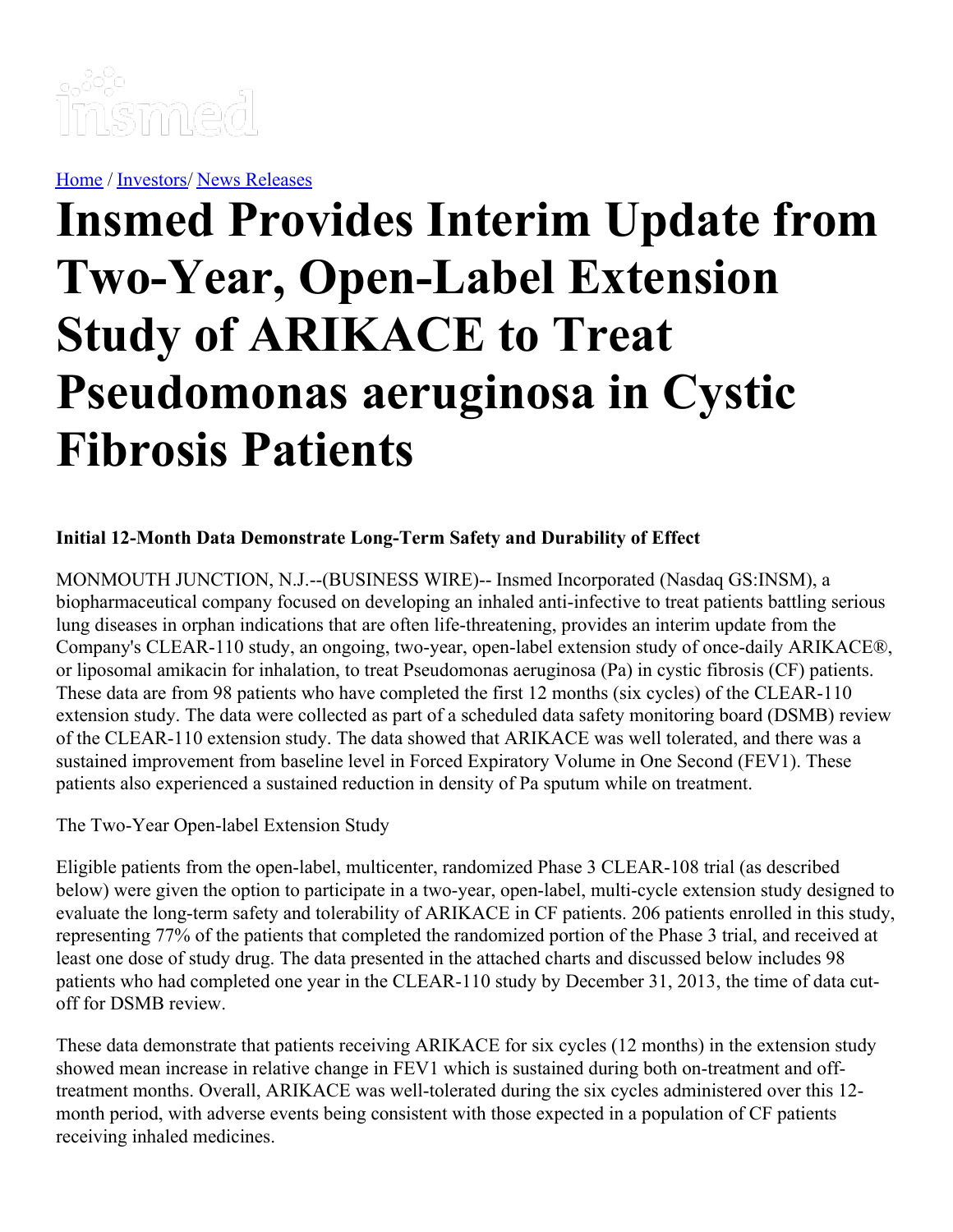"As we announced on July 1, 2013, the Phase 3 study of ARIKACE achieved its primary endpoint and demonstrated that ARIKACE administered once a day is non-inferior to the standard of care which is administered twice a day. This longer-term study demonstrates our continued commitment to the CF patients and to gathering longer term data to clarify the safety and efficacy profile of our drug candidate. The data we are reporting today are consistent with the findings from our earlier longer term study of ARIKACE and we believe further strengthen the clinical data packages we plan to submit to European and Canadian regulatory authorities later this year," said Renu Gupta, MD, FAAP, Executive Vice President Development and Chief Medical Officer of Insmed.

"We are especially pleased that these data demonstrated that patients taking ARIKACE actually saw their FEV1 levels remain above baseline on average. In addition we continue to see reduction of bacterial density and consistency in our overall safety profile. Further, we believe that once-daily administration of ARIKACE will support patient convenience and compliance," said Will Lewis, President and Chief Executive Officer of Insmed. "With the results achieved in our Phase 3 trial, along with these positive interim data, we continue our preparation for regulatory filings with the European Medicines Agency and Health Canada, which remain on target for mid-year."

"I would like to recognize Dr. Gupta and our clinical team for designing and conducting such an important trial. This is the first trial to investigate the safety and efficacy of inhaled antibiotics in CF patients for a period of up to two years and it speaks to Insmed's ongoing commitment to understanding the safe and effective use of this drug in this target population," added Mr. Lewis.

Recap of ARIKACE Data from Phase 3 Clinical Trial to Treat Pa in CF Patients

The Phase 3 trial was designed to assess the comparative safety and efficacy of ARIKACE and TOBI in CF patients with Pa. A total of 302 adult and pediatric CF patients with chronic Pa were enrolled at 75 sites in Europe and Canada, and randomized to receive 28 days of ARIKACE treatment delivered once-daily via an investigational eFlow® Nebulizer System, or TOBI delivered twice-daily via the PARI LC Plus® Nebulizer System over a 24-week treatment period.

The primary endpoint was relative change in FEV1 measured after three treatment cycles, with each cycle consisting of 28 days "on" treatment and 28 days "off" treatment. Secondary endpoints measured were relative changes in FEV1 at other time points, time to and number of pulmonary exacerbations, time to antibiotic rescue treatment, change in density of Pa in sputum, respiratory hospitalizations and changes in Patient Reported Outcomes assessing Quality of Life.

The Phase 3 clinical trial of ARIKACE achieved its primary endpoint of non-inferiority to TOBI for relative change in FEV1 from baseline to end of study. Overall, the secondary endpoints showed comparability of once-daily ARIKACE compared with twice-daily TOBI consistent with the primary endpoint of the study. The overall safety profile of ARIKACE was comparable to TOBI, with adverse events consistent with those seen in similar studies and expected in a population of CF patients receiving inhaled antibiotics. There was no difference between arms in the reporting of serious adverse events and there were no unexpected adverse events.

## About Cystic Fibrosis

CF is an inherited chronic disease that affects roughly 70,000 children and adults worldwide, including 30,000 children and adults in the US (Cystic Fibrosis Foundation Patient Registry, 2011) and 35,000 patients in Europe (Hoiby, BMC Medicine, 2011, 9:32). In CF patients, a defective gene and its protein product cause the body to produce unusually thick, sticky mucus that clogs the lungs and leads to life-threatening lung infections and obstructs the pancreas and stops natural enzymes from helping the body break down and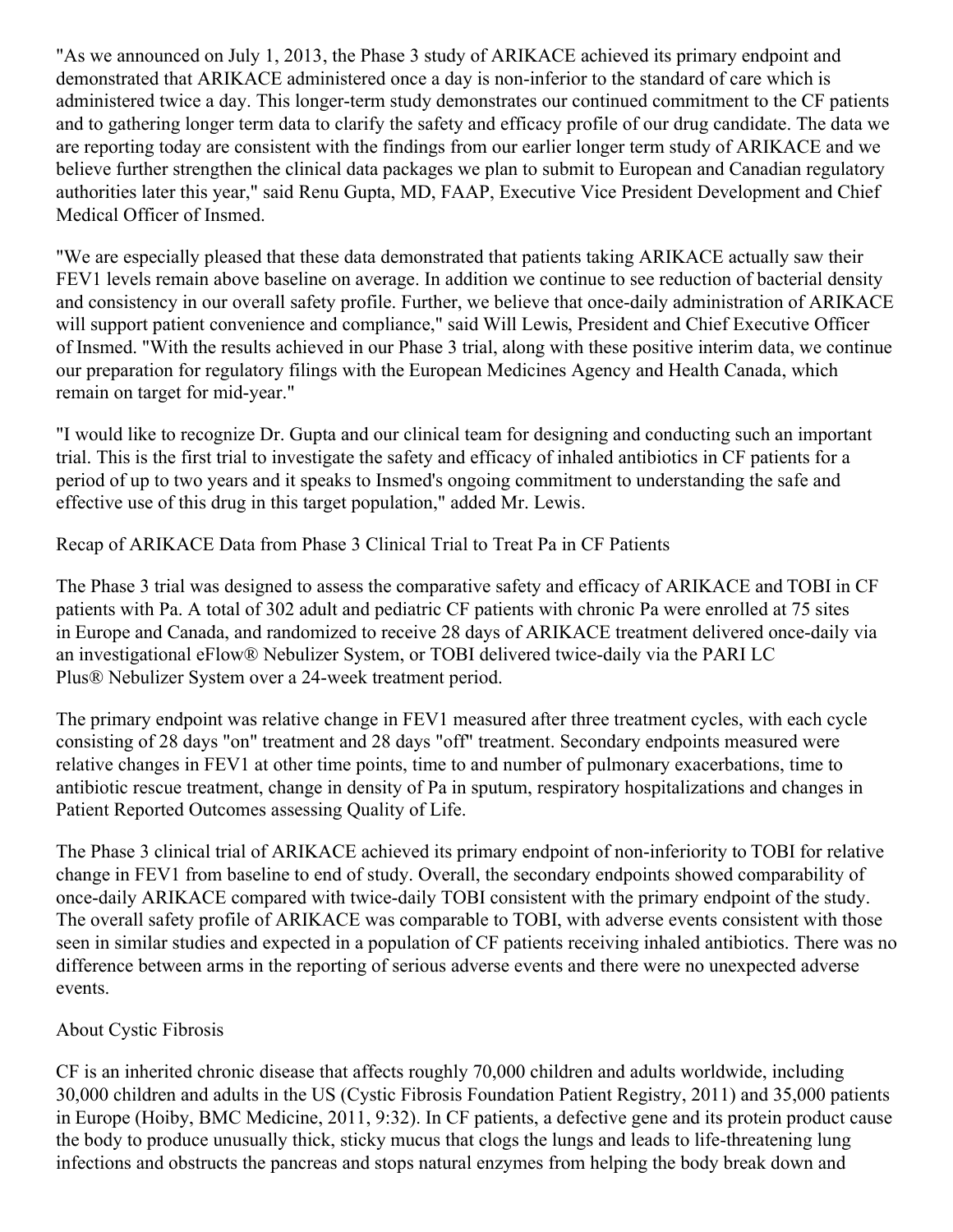absorb food. There is no cure for CF.

#### About ARIKACE®

ARIKACE is a form of the antibiotic amikacin, which is enclosed in nanocapsules of lipid called liposomes. This advanced pulmonary liposome technology prolongs the release of amikacin in the lungs while minimizing systemic exposure. The treatment uses biocompatible lipids endogenous to the lung that are formulated into small (0.3 micron), charge-neutral liposomes. ARIKACEis administered once-daily using an optimized, investigational eFlow® Nebulizer System manufactured by PARI Pharma GmbH, a novel, highly efficient and portable aerosol delivery system.

ARIKACE has been granted orphan drug designation in the U.S. by the FDA for the treatment of Pseudomonas infections in patients with CF and for the treatment of NTM lung infections. ARIKACE has also received orphan drug designation in Europe by the EMA for the treatment of Pseudomonas infections in patients with CF.

#### About eFlow® Technology and PARI Pharma

ARIKACE is delivered by an investigational eFlow® Nebulizer System developed by PARI Pharma and optimized specifically for ARIKACE. The optimized device uses eFlow Technology to enable highly efficient aerosolization of medication including liposomal formulations via a vibrating, perforated membrane that includes thousands of laser-drilled holes. Compared with other nebulization technologies, eFlow Technology produces aerosols with a very high density of active drug, a precisely defined droplet size and a high proportion of respirable droplets delivered in the shortest possible period of time. eFlow Technology is not an ultrasonic nebulizer technology and is not a general purpose electronic aerosol generator nebulizer technology. Combined with its quiet mode of operation, small size, light weight and battery use, eFlow Technology reduces the burden of taking daily, inhaled treatments. PARI Pharma focuses on the development of aerosol delivery devices and inhalation drug development to advance aerosol therapies where drug and device can be optimized together. For more information, please visit [www.paripharma.com](http://cts.businesswire.com/ct/CT?id=smartlink&url=http%3A%2F%2Fwww.paripharma.com&esheet=50806995&newsitemid=20140219005505&lan=en-US&anchor=www.paripharma.com&index=1&md5=a745db2f47659074ef9181343bc6f287).

\* TOBI® is a Registered Trademark of Novartis Pharmaceuticals Corporation.

## About Insmed

Insmed Incorporated is a biopharmaceutical company dedicated to improving the lives of patients battling serious lung diseases. Insmed is focused on the development and commercialization of ARIKACE®, or liposomal amikacin for inhalation, for at least two identified orphan patient populations: patients with nontuberculous mycobacteria (NTM) lung infections and cystic fibrosis (CF) patients with Pseudomonas aeruginosa lung infections. For more information, please visit [www.insmed.com](http://cts.businesswire.com/ct/CT?id=smartlink&url=http%3A%2F%2Fwww.insmed.com&esheet=50806995&newsitemid=20140219005505&lan=en-US&anchor=www.insmed.com&index=2&md5=ab23443260323fd72c80e5cbd8f89df0).

#### Forward-Looking Statements

This release contains forward-looking statements that are made pursuant to provisions of Section 21E of the Securities Exchange Act of 1934. Words, and variations of words, such as "intend," "expect," "will," "anticipate," "believe," "continue," "propose" and similar expressions are intended to identify forwardlooking statements. Investors are cautioned that such statements in this release, including statements relating to the status, results and timing of clinical trials and clinical data, the anticipated benefits of Insmed's products, the anticipated timing of regulatory submissions, and the ability to obtain required regulatory approvals, bring products to market and successfully commercialize products constitute forwardlooking statements that involve risks and uncertainties that could cause actual results to differ materially from those in the forward-looking statements. Such risks and uncertainties include, without limitation, failure